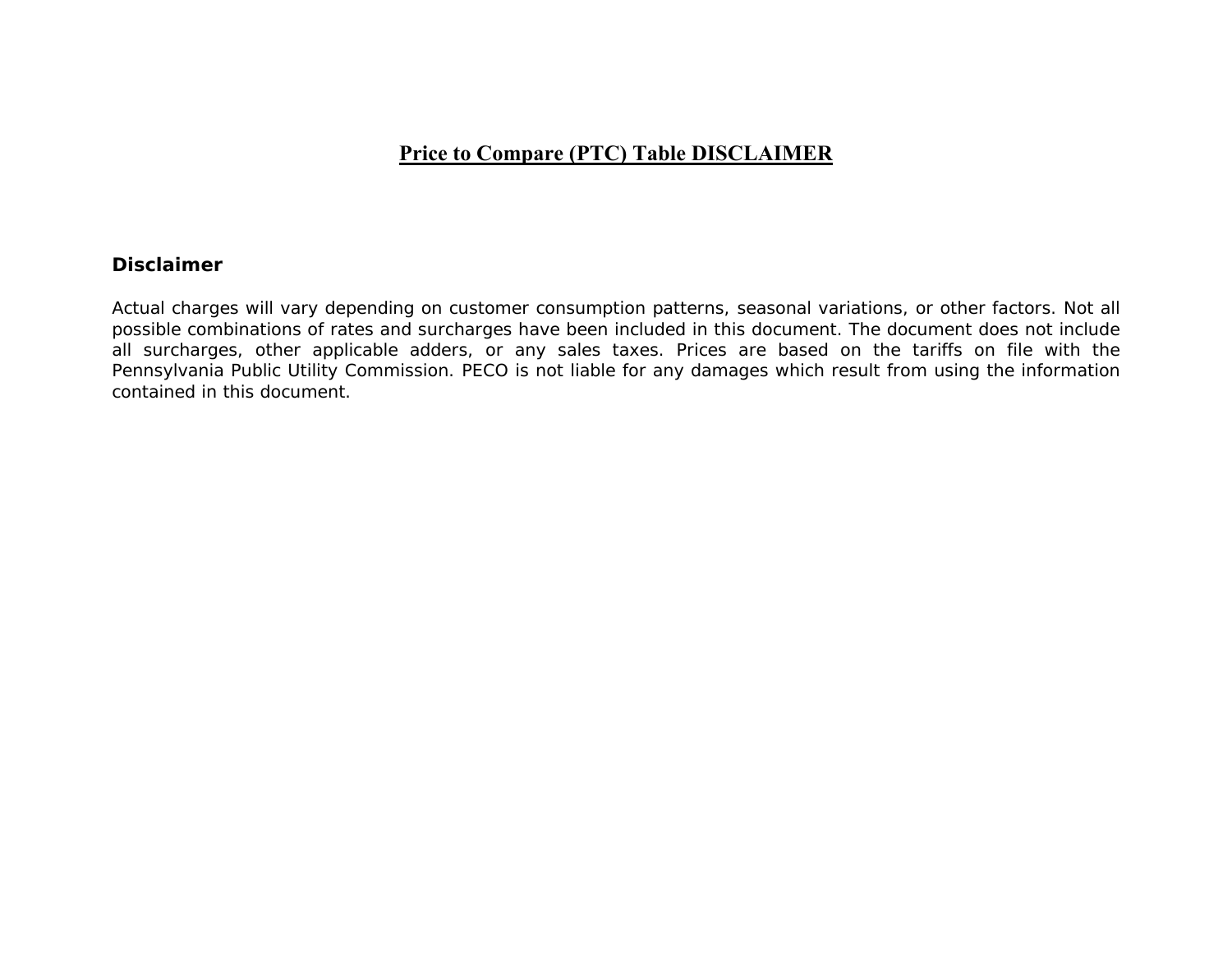**Updated as of 12/17/2021**

## **PECO Customer Referral Program Discounted Price to Compare Effective January 1, 2022 through February 28, 2022 (ACTUAL)**

**Procurement Class 1 - Residential Customers**

| <b>Residential Rate Classes</b> | <b>Price to Compare</b><br>$(cents/kWh)$ <sup>(1)</sup> |
|---------------------------------|---------------------------------------------------------|
| Residential (R)                 | 6.531                                                   |
| Residential Heating (RH)        | 6.531                                                   |

*Notes:*

*(1) The Price to Compare (PTC) represents 93% of PECO Energy Company's PTC based on* 

*the Pennsylvania Public Utility Commission (PUC) order (Docket No. P-2012-2283641).*